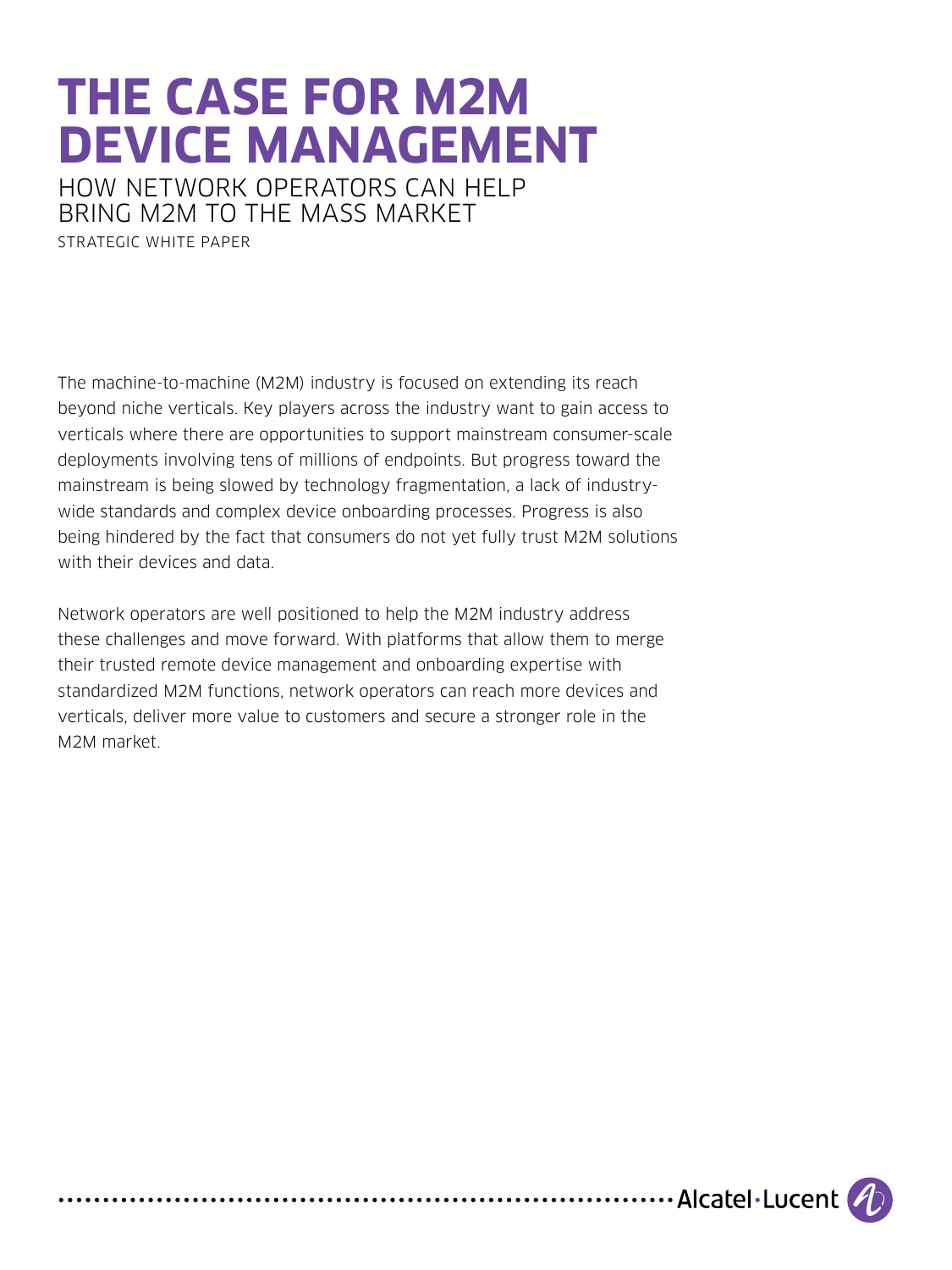# **TABLE OF CONTENTS**

[Introduction / 1](#page-2-0) Coping with complexity  $/1$ [M2M device management: The network operator opportunity / 2](#page-3-0) [Extending M2M to new verticals / 3](#page-4-0) [Why remote device management is essential for M2M / 4](#page-5-0) [Developing standards for M2M device management / 5](#page-6-0) Easing onboarding with interoperability testing  $/ 6$ [Conclusion / 7](#page-8-0) [Abbreviations / 7](#page-8-0)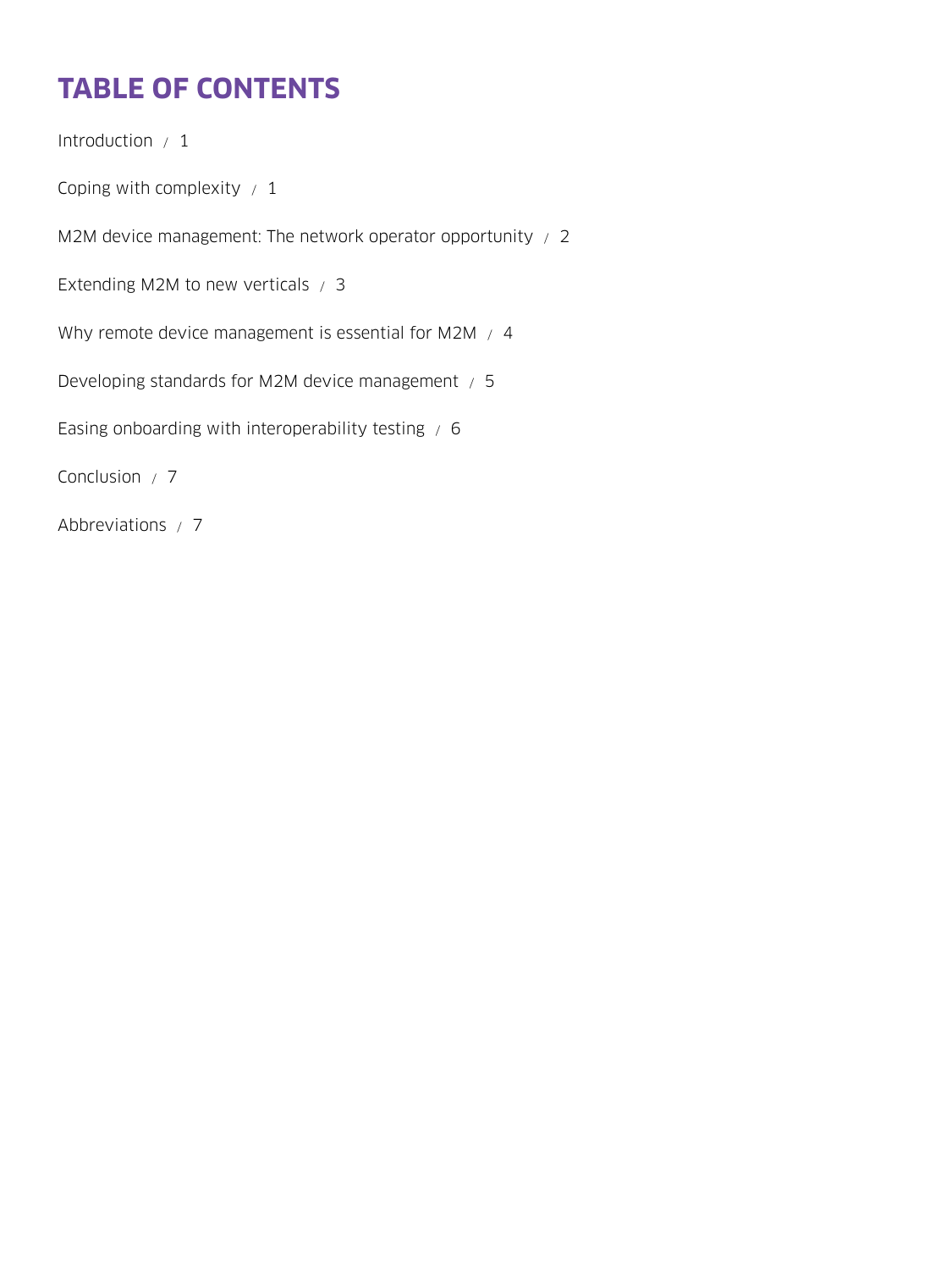## <span id="page-2-0"></span>**INTRODUCTION**

The machine-to-machine (M2M) industry is in transition. Buoyed by growing consumer interest, M2M-friendly policies, strong wireless networks and inexpensive sensor technologies, the industry is shifting its focus from niche verticals to broad mainstream adoption. The emergence of cloud and big data technologies is helping to fuel this shift by bringing large, scalable and economically viable software and analytics solutions within reach.

Key M2M players want to capitalize on these trends and technologies and seize the opportunity to move beyond typical equipment monitoring use cases involving hundreds or thousands of endpoints. They have their sights set on creating applications that can work in different verticals and process data from tens of millions of devices.

A growing segment of the industry recognizes that new thinking and solutions are needed to move M2M beyond niche verticals. The first widely successful telematics, smart energy and smart grid applications have shown that M2M technology can serve the needs of the mass market. However, fragmentation and complex device onboarding processes still present formidable challenges. In many cases, they make it too costly, inefficient and difficult to roll out M2M on a broad scale.

The need to build consumer trust presents another obstacle to mass adoption. Consumers will not fully embrace M2M use cases and deployments until they are certain that they can trust the underlying infrastructure with their data. For example, consumers want and need to be sure that GPS location data from their smartphones or cars cannot be compromised. Their trust must be earned with solutions that can remotely manage, monitor and safeguard their devices, device software and data.

While formidable, these challenges open up opportunities for network operators to claim a bigger role in the M2M market. Operators already use their networks to provide connectivity services for M2M applications. But they have something even more important to offer — the ability to efficiently and securely onboard and manage devices on a broad scale. In building their consumer offers, network operators have shown that they can be trusted to support many protocols, ensure interoperability and security, and manage devices remotely. With solutions that bring their remote device management and onboarding capabilities together with common M2M functions, network operators can create a trusted M2M environment that reaches more devices and verticals, delivers more value to enterprises and generates more revenue.

#### **COPING WITH COMPLEXITY**

The introduction of smartphones brought new levels of complexity to mobile device onboarding, troubleshooting and management processes. The mobile industry reacted by developing stronger remote device management capabilities and turning a small number of technologies — most notably the iOS and Android operating systems — into de facto industry standards. These proved to be successful mechanisms for coping with complexity and bringing smartphones into the mainstream. The industry continues to refine and apply these mechanisms as it develops more advanced smartphones and consumer applications.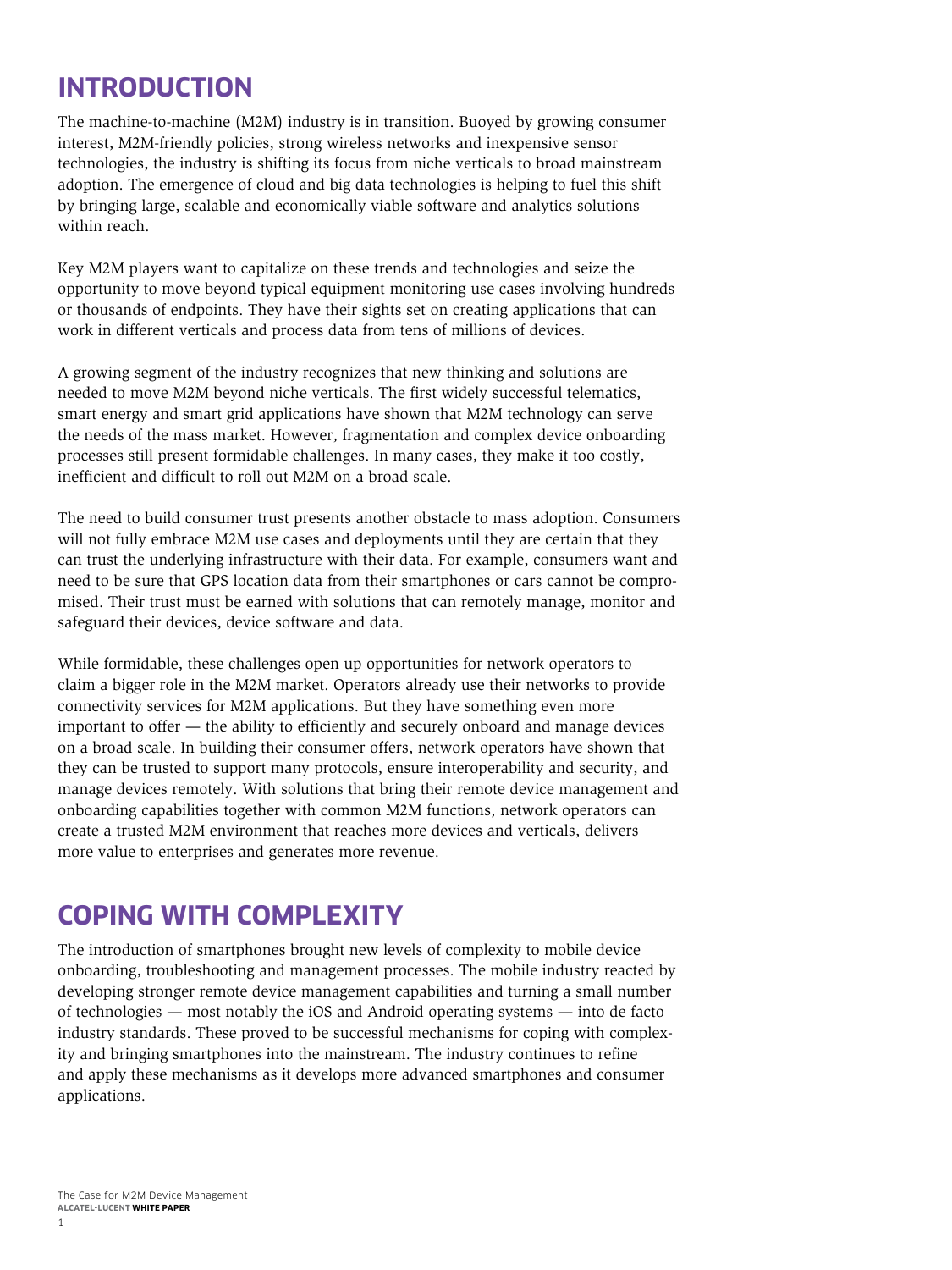<span id="page-3-0"></span>The M2M industry can learn from the mobile industry's experience and success with smartphones. It faces a comparable challenge: the need to overcome inefficiencies associated with technology fragmentation, device onboarding and platform profusion. These inefficiencies drive up costs and make it difficult for the industry to move beyond niche verticals and monitoring-based applications.

Divergent protocols and custom applications have fragmented the legacy M2M market. Fragmentation makes it difficult to handle devices consistently and develop solutions that can apply to more than one vertical market. What's more, it adds complexity, time and cost to integration processes. To achieve broader success with M2M, the industry must continue to develop standards that can harmonize device interactions, simplify integration and create economies of scale.

Past efforts to unify and simplify M2M processes have sometimes had the opposite effect. Today, the industry uses a variety of platforms to address different activation, billing, monitoring, application development and device management functions. Each platform takes a different approach and covers different aspects of the market. All of them fall short of what the industry truly needs — a scalable platform that adheres to standards and addresses a broad range of common M2M functions.

Device onboarding encompasses several tasks that are essential to M2M solutions, including interoperability testing (IOT), provisioning and firmware upgrades. Today, M2M device onboarding often involves complex manual processes that drive up costs and increase the likelihood of errors. The prevailing practice is to tailor applications to the capabilities of specific devices. This approach ties applications to devices and makes it difficult to mix and match old and new devices.

In the mainstream consumer world, we see increasing standardization and consolidation of device capabilities and applications that can run on a wide range of devices. To bring M2M to the mainstream, the industry must consolidate protocol choices and use this consolidation to create streamlined IOT processes that can characterize devices and their capabilities. These processes must allow consumers and operators to use the devices of their choice without having to engage in custom testing or multiple iterations.

#### **M2M DEVICE MANAGEMENT: THE NETWORK OPERATOR OPPORTUNITY**

Network operators have home and mobile device management expertise that can help reduce the complexity associated with M2M fragmentation and device onboarding. Each year, they add and upgrade support for hundreds of consumer devices and activate millions of device instances on their networks in a highly reliable and secure fashion. In doing so, they navigate and manage a diverse set of standards and device-specific protocols. The knowledge they gain in performing these activities is readily applicable to M2M applications.

The path to broader M2M success lies in bringing this device management expertise to M2M-specific functions. Network operators have a clear opportunity to encourage a shift toward a more scalable M2M business model. The addition of support for M2M device management functions such as provisioning, configuration, firmware upgrades and analytics will give operators the means to scale and streamline M2M operations and reduce support costs.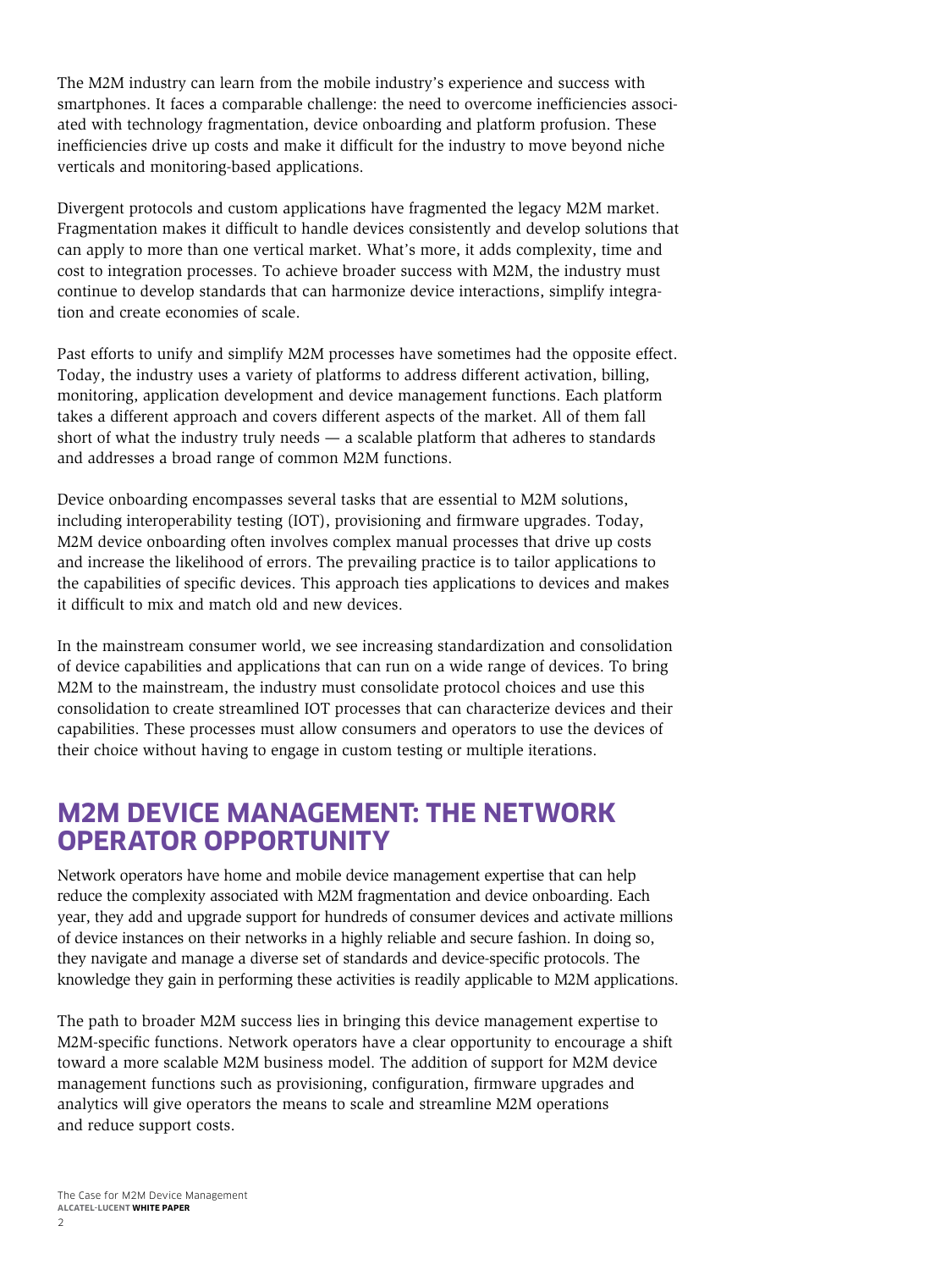<span id="page-4-0"></span>An operator can benefit in several key ways by complementing its network connectivity capabilities with standards-based device management as a service offering. For instance, an operator can gain a better understanding of what types of devices are attached to the network and how these devices use connectivity. This knowledge will enable the operator to manage its network more effectively. A standards-based platform can also support end-to-end service assurance and device diagnostic capabilities, both of which will help the operator troubleshoot problems and provide meaningful service level agreements (SLAs) to customers.

Moreover, standards-based solutions can empower an operator to bring more devices under management. Since unmanaged devices are untrusted by definition, the ability to manage more devices will help the operator secure and retain the trust of more consumers and enterprises. Standards will also allow an operator to adapt the behavior of generic devices to meet the needs of specific verticals. This will reduce the need for customized devices and allow the operator to reach a broader customer base.

Open APIs can add to the benefits offered by standards. By embracing open APIs, an operator will gain the ability to offer ready access to useful data and support common service and application lifecycle management functions. These new capabilities will increase their value to enterprises, governments and the M2M industry as a whole.

## **EXTENDING M2M TO NEW VERTICALS**

Adding M2M device management capabilities will enable network operators to compete for business in new verticals and support consumer-scale deployments with 10 to 100 million endpoints. For example, operators could position themselves as M2M enablers for companies that offer usage-based or "pay as you drive" (PAYD) auto insurance. With PAYD insurance, cost and coverage are based on factors such as driving time, distance, location and behavior. Applications that support PAYD require connectivity to in-car GPS tracking devices and generic device management functions such as provisioning and firmware upgrades. Today, insurance companies pay over-the-top (OTT) suppliers to perform these functions. With solutions that support key M2M device management functions, network operators can wrest this business away from other suppliers and help insurance companies operate more cost effectively.

Network operators will see new M2M opportunities emerge in a variety of verticals and markets. The biggest of these opportunities will come from the automotive, energy and government verticals. In the United States, government policies could soon make M2M connectivity mandatory in all new vehicles. In Europe, energy policy makers are pushing for wider adoption of M2M-based smart grid technologies. Around the world, M2M is being presented as an essential enabling technology for smart city projects. These are promising growth areas for network operators — even more promising if they can extend their M2M offers to include device management.

The eHealth industry represents an immense M2M growth opportunity for network operators, but there are significant barriers to overcome. The industry features a vast ecosystem of stakeholders, a broad collection of use cases and a complex regulatory environment. An intricate system of rules determines how health data must be stored, managed, exchanged, transmitted and secured.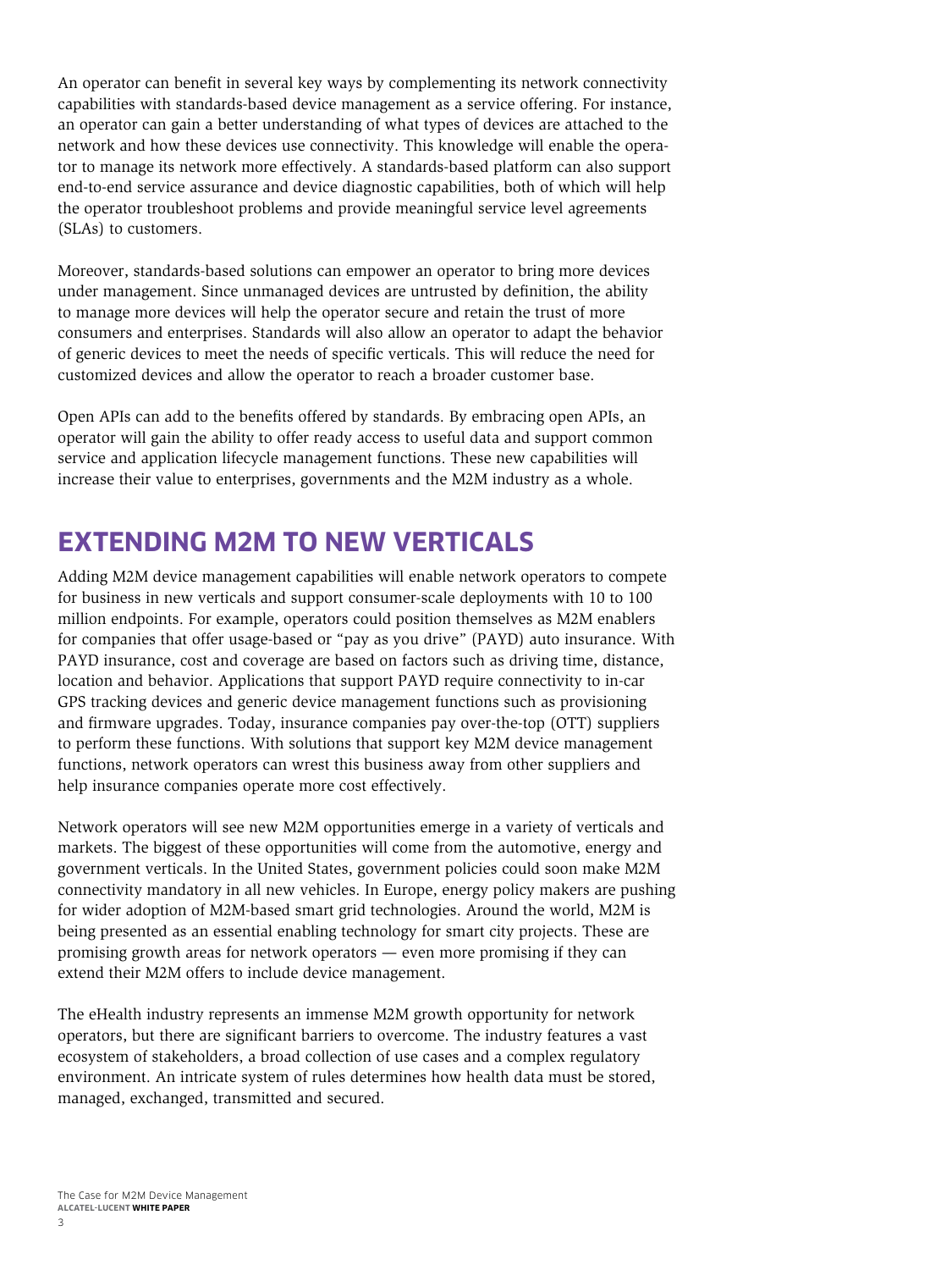<span id="page-5-0"></span>For network operators, the key to winning eHealth business is to earn the trust of all stakeholders. Operators have to prove that they can control the behavior of devices and applications and ensure that sensitive data remains safe at all times. The only effective way to achieve this degree of control is to establish remote management connections to all endpoints involved in collecting information. A standards-based M2M device management platform will help lower barriers to entry. But success in the eHeath market demands highly specialized integration capabilities and a sales force that is well versed in the inner workings of the industry.

#### **WHY REMOTE DEVICE MANAGEMENT IS ESSENTIAL FOR M2M**

Both application lifecycle management (ALM) and device management can enhance remote device control capabilities and create trusted endpoints. There are, however, important differences between the two. The primary focus of ALM is to establish a trusted and secure means to customize the behavior of devices. The focus of device management is to streamline onboarding processes and support device-related troubleshooting. Device management solutions can also be used to perform ALM functions. A look at smartphone management strategies helps illustrate the differing functions of ALM and device management. Trusted application stores perform an ALM-like customization function, while device management systems support firmware upgrades that control the basic core device functions.

Many legacy M2M devices include basic device management functions. These functions allow for configuration in cases where the device does not have a user interface. The creators of legacy M2M solutions argue that these basic functions are sufficient and that there is no need for extensive device management capabilities. They contend that M2M devices are very simple and that there is nothing to gain from adding broad support for scalability, diagnostics or firmware upgrades. Where more advanced device management is required, they create custom point solutions.

This viewpoint is losing credibility as the M2M industry seeks to support a wider range of devices and applications. Mainstream devices are becoming more complex as vendors and developers add processing power and software to bring better experiences to consumers. This trend is evident in devices as diverse as smartphones, Raspberry Pi computers and smart TVs. At the same time, there is a growing need to support devices constrained by low battery and computing power, low memory and low operating budgets. For example, companies that offer PAYD insurance may need to update thousands or millions of in-car GPS devices on a regular basis to ensure that these devices always use the latest risk profiling policies. The need for management solutions will only grow as enterprises and governments collect more data from more devices and use it in more advanced ways.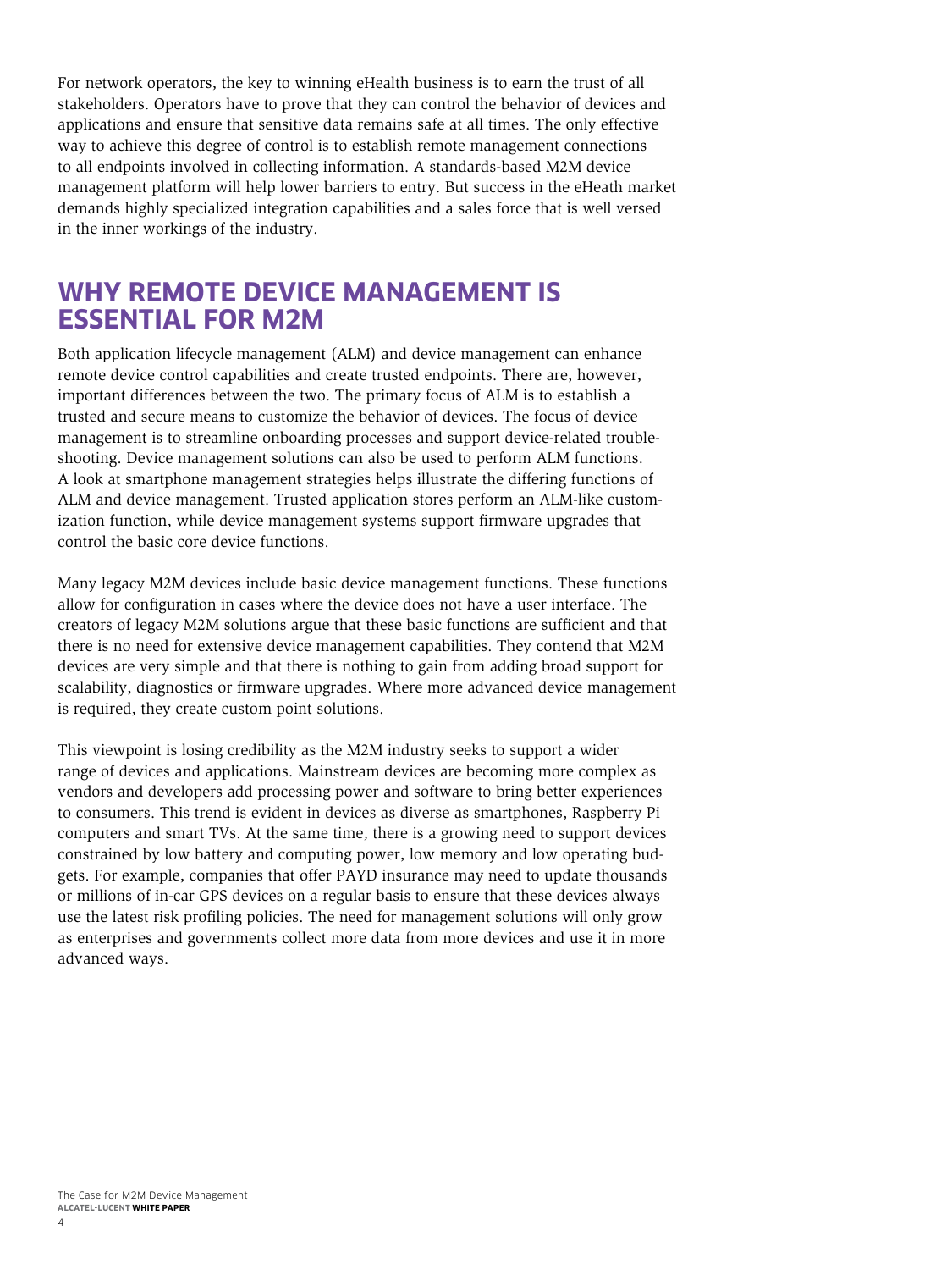<span id="page-6-0"></span>Remote device management has proven its value in consumer-focused markets that involve sophisticated devices like smartphones, residential gateways and set-top boxes. It promises to do the same for the diverse M2M devices and use cases of the future. With remote device management capabilities at its disposal, the M2M industry will have the ability to support functions that are critical to mass-market expansion. These functions include:

- Automated device configuration Device management can be used to configure important on-device parameters such as server addresses, times when different applications can be used and communication protocols that should be used to connect to different servers.
- Over-the-air firmware upgrades Device management platforms can upgrade device firmware remotely. This function is critical for M2M because many devices will be deployed at different times with different firmware versions. Once deployed, devices may remain operational for very long periods. For example, smart meters for the energy industry may operate for decades.
- Remote reboots Device management platforms can reboot M2M devices remotely. M2M devices are typically deployed in a standalone fashion. End users may rely on services supported by M2M devices, but they seldom have direct access to these devices. If an application supported by a given device malfunctions, the device may need to be rebooted remotely.
- Remote diagnostics and troubleshooting Device management platforms can help eliminate costly truck rolls to M2M device sites. They can provide vital insights into device performance by remotely collecting diagnostic data such as measured signal strength, reboot counts and network connection attempts.
- Security and integrity Device management platforms can use signatures and security keys to ensure that device software is authentic and not compromised. These security schemes play a vital role in safeguarding the data collected by the M2M device.

Remote device management will soon become critical to any enterprise or government seeking to deploy a large collection of M2M devices. By building device management services into their M2M solutions, network operators will help enterprises and governments to lower operating expenses and avoid having to create customized solutions. These services will be an important enabler for network operators seeking to provide value beyond M2M connectivity.

#### **DEVELOPING STANDARDS FOR M2M DEVICE MANAGEMENT**

Most device management-related M2M functions are currently performed by OTT suppliers. These functions are usually built from scratch and tailored to specific devices, applications and verticals. Companies that can afford to support M2M will often hire integrators or developers to build these functions into customized solutions. But high customization costs mean that some functions simply aren't covered. These costs also leave smaller M2M players on the sidelines. Those who do invest in building device management capabilities into their M2M solutions often find it difficult to get reasonable returns on their investments.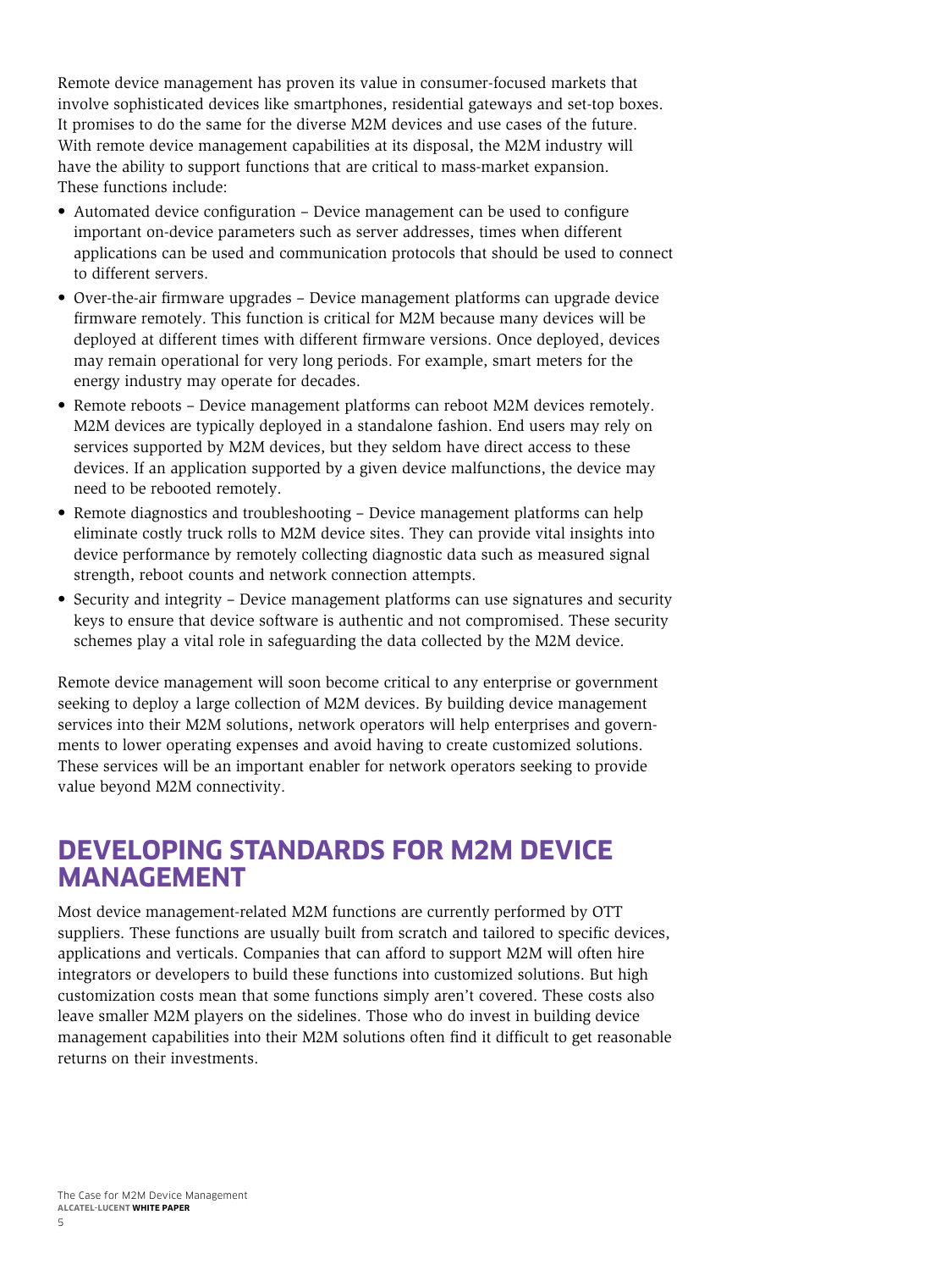<span id="page-7-0"></span>Suppliers that serve vertical niche markets have little interest in changing this model or embracing open M2M device management standards. These suppliers see standards as a threat to their value proposition. But several industry initiatives — including oneM2M, Open Mobile Alliance Lightweight M2M (LWM2M) and Broadband Forum TR-069 take a different view. They create standards that drive economies of scale by extending a harmonized approach to M2M device management across all verticals. They are also working to create standardized APIs that can support common M2M device management functions such as provisioning, configuration, firmware updates and troubleshooting.

The work of the standards groups illustrates the industry's desire for broader applicability. For example, the LWM2M standard uses lightweight protocols to simplify the management of low-cost or constrained M2M devices. These protocols minimize overhead to reduce the cost of cloud–device connections. They safeguard data by establishing secure encrypted connections. They ease the integration of constrained devices by supporting clients with small footprints and low resource needs. Finally, they provide device management functionality alongside data connectivity to ensure that M2M service providers can enjoy the benefits of remote device management without having to establish a second connection to each device.

Beyond the standards groups, the industry is taking action to develop solutions that can serve multiple M2M applications. Some industry players are complementing the work of the standards groups by making data available to more applications and stakeholders. Others are working to normalize data and apply common formats to it. Still others are working to create broadly applicable rules engines and realization tools. As described above, network operators are doing their part by seeking to standardize M2M device testing, onboarding and management processes.

Whether pursued by industry groups or individual players, efforts to create M2M device management standards will help the industry build horizontal solutions that can address many different use cases and verticals. Once all devices support the same standards, it will be much easier for M2M solutions to manage and communicate with them. There will be no need to build separate protocol plug-ins for each device type. The end result of standardization will be an overall reduction of device-related costs.

#### **EASING ONBOARDING WITH INTEROPERABILITY TESTING**

Continued progress on device management standards will help drive M2M across more verticals and into the mainstream. But the success of a given M2M solution will still depend on how quickly, efficiently and inexpensively devices can be brought on board.

Interoperability testing (IOT) is essential for ensuring that an M2M solution can reliably work with a broad range of devices. The IOT process ensures that devices behave as expected so that device management and business processes will have a consistent effect across all devices. Testing and certification processes must detect and address variances in the way standards are supported by devices from different vendors. Fast and reliable IOT can reduce device deployment and integration costs and allow for second sourcing where required. Moreover, it can allow network operators and device vendors to work together to bring M2M services to market faster and mix and match more devices.